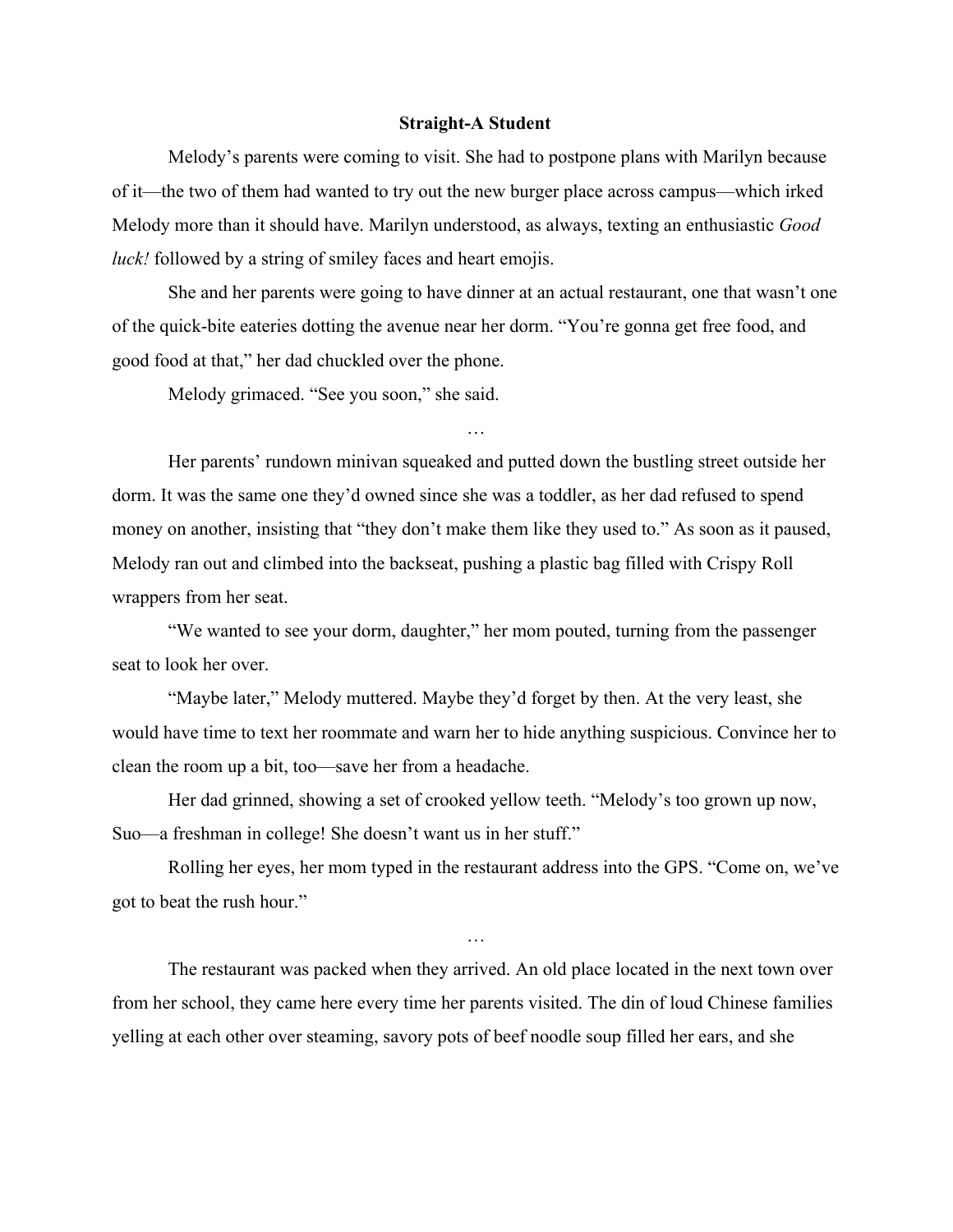opened her nostrils, breathed in, then back out. This was fine. Easier for her to pretend not to hear a question, if needed.

There was a tiny, ragged hole in the tablecloth, nearly hidden from view next to her knee. Melody fingered it as they sat in faux leather chairs and her parents ordered the usual: roast goose, sticky rice. Pure, traditional dishes that weren't contaminated with American flavors, as they always said.

Her mom took a sip of her tea, then set the white porcelain back in the saucer with a sharp plink that made Melody flinch. "So, daughter. How is school?"

"It's fine, Ma," Melody said. Asking was only a formality—it wasn't like her parents checked her grades incessantly, ensuring that no class ever fell below an A. And when it did, her mom always made sure to call. Melody fiddled with the table cloth, worming her pinky finger in and out of the frayed hole as she waited.

"Well, I'm glad to hear that," her mom beamed. Then she slowly leaned her face towards Melody's, her narrow eyes widening in anticipation. Melody tried not to recoil. "Have you met anyone special yet?"

"Any nice Chinese boys?" her dad chortled from her left.

Her mom shot him a dirty look. "She knows what I mean, Shazi."

Sweat started to bead on Melody's hairline. She could feel it drip through her silky black hair, oozing like viscous duck fat, and she looked down and dipped one end of a chopstick into her tea, the way she used to always do as a child when her parents weren't looking. Now, her mom was staring at her so intensely that she didn't even notice.

"Well?"

*To break, or not to break*, Melody pondered. *Hamlet* had always been her favorite Shakespearean tragedy—such sensitive indecisiveness! Such cruel relationships! She had cried when she first finished it, in the middle of tenth grade English class.

"Um," Melody mumbled, sucking on the chopstick. "Not exactly."

"Something close? Anyone you're interested in that I could help with?"

Melody shuddered in the overly heated room. Wouldn't that be interesting, she thought and tore at the tablecloth. Her mother playing matchmaker, becoming an Asian Polonius and